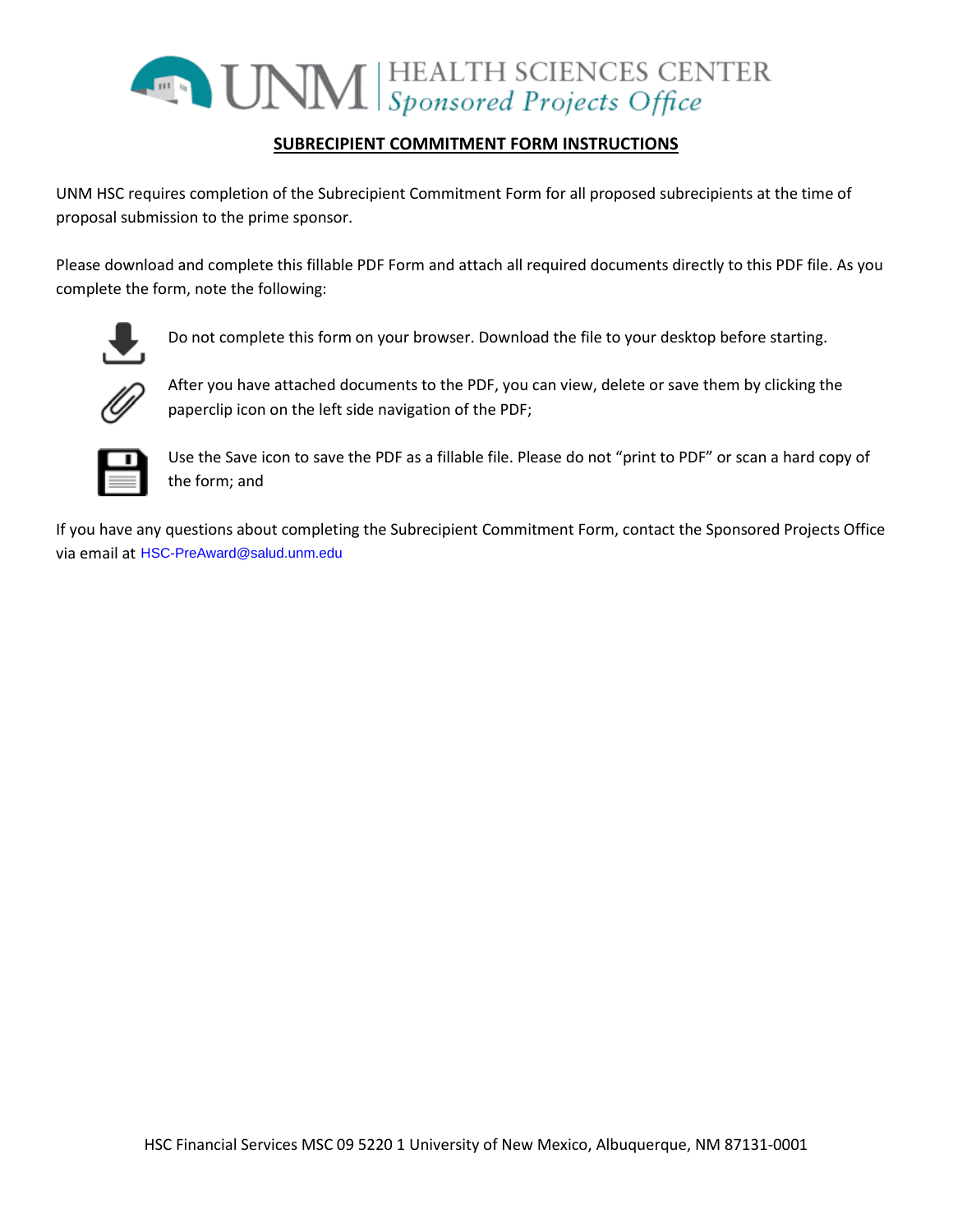

## **SUBRECIPIENT COMMITMENT FORM**

| <b>INSTITUTION</b>                                                                                                                                                                                                                                                    |                                    | <b>PROJECT</b>                                                                                                                                                                                                                                                 |                              |  |  |
|-----------------------------------------------------------------------------------------------------------------------------------------------------------------------------------------------------------------------------------------------------------------------|------------------------------------|----------------------------------------------------------------------------------------------------------------------------------------------------------------------------------------------------------------------------------------------------------------|------------------------------|--|--|
| Legal Name and Address (in SAM.gov)                                                                                                                                                                                                                                   |                                    | Address where research will be performed<br>$\Box$ Same as legal address                                                                                                                                                                                       |                              |  |  |
| $Zip+4$<br><b>Congressional District</b>                                                                                                                                                                                                                              |                                    | $Zip+4$<br><b>Congressional District</b>                                                                                                                                                                                                                       |                              |  |  |
| <b>DUNS Number</b>                                                                                                                                                                                                                                                    | <b>EIN Number</b>                  | <b>UNM HSC PI</b>                                                                                                                                                                                                                                              |                              |  |  |
| FDP Member ( ) Yes ( ) No                                                                                                                                                                                                                                             |                                    | Subrecipient PI                                                                                                                                                                                                                                                |                              |  |  |
| Type of Organization [Select One]                                                                                                                                                                                                                                     |                                    | <b>Dates</b>                                                                                                                                                                                                                                                   | Amount Requested             |  |  |
| Prime Sponsor                                                                                                                                                                                                                                                         |                                    |                                                                                                                                                                                                                                                                |                              |  |  |
| Project Title                                                                                                                                                                                                                                                         |                                    |                                                                                                                                                                                                                                                                |                              |  |  |
|                                                                                                                                                                                                                                                                       |                                    |                                                                                                                                                                                                                                                                |                              |  |  |
| <b>PROPOSAL COMPONENTS</b><br>The following documents are included in our proposal submission and covered by the certifications below                                                                                                                                 |                                    |                                                                                                                                                                                                                                                                |                              |  |  |
| <b>Required Components</b>                                                                                                                                                                                                                                            |                                    | As Applicable Per Sponsor Requirements                                                                                                                                                                                                                         |                              |  |  |
| $\Box$ Scope of Work                                                                                                                                                                                                                                                  | <b>Attach SOW</b>                  | Key Personnel Biosketches                                                                                                                                                                                                                                      | <b>Attach Biosketches</b>    |  |  |
| <b>Detailed Budget</b>                                                                                                                                                                                                                                                | <b>Attach Detailed Budget</b>      | <b>Current &amp; Pending Support</b>                                                                                                                                                                                                                           | ch Current & Pending Sup     |  |  |
| Budget Justification                                                                                                                                                                                                                                                  | <b>Attach Budget Justification</b> |                                                                                                                                                                                                                                                                | <b>Attach Other Document</b> |  |  |
|                                                                                                                                                                                                                                                                       |                                    |                                                                                                                                                                                                                                                                | <b>Attach Other Document</b> |  |  |
|                                                                                                                                                                                                                                                                       |                                    |                                                                                                                                                                                                                                                                |                              |  |  |
| <b>A. TECHNICAL INFORMATION</b>                                                                                                                                                                                                                                       |                                    |                                                                                                                                                                                                                                                                |                              |  |  |
| 1. SUBRECIPIENT CLASSIFICATION                                                                                                                                                                                                                                        |                                    |                                                                                                                                                                                                                                                                |                              |  |  |
|                                                                                                                                                                                                                                                                       |                                    | The requirements and responsibilities of a UNM HSC Subrecipient are different from those of a vendor                                                                                                                                                           |                              |  |  |
| Subrecipient                                                                                                                                                                                                                                                          |                                    | Vendor                                                                                                                                                                                                                                                         |                              |  |  |
| Responsible for significant programmatic decision-making<br>Responsible for adherence to applicable sponsor compliance requirements<br>Uses sponsor funds to carry out a Scope of Work<br>Statement of Work may result in intellectual property or publishable rights |                                    | Provides goods and services within normal business operations<br>Provides similar goods or services to other customers<br>Provides goods or services that are ancillary to UNM HSC's sponsored project<br>Is not subject to compliance requirements of Sponsor |                              |  |  |
| Our organization is properly categorized as a subrecipient based on our scope of work<br>⊙ Yes<br>No                                                                                                                                                                  |                                    |                                                                                                                                                                                                                                                                |                              |  |  |
| 2. COMPLIANCE                                                                                                                                                                                                                                                         |                                    |                                                                                                                                                                                                                                                                |                              |  |  |
| Our scope of work includes:                                                                                                                                                                                                                                           |                                    |                                                                                                                                                                                                                                                                |                              |  |  |
| $\Box$ Human Subjects                                                                                                                                                                                                                                                 | Approval Date:                     | Attach IRB Approval<br>$\Box$ Pending                                                                                                                                                                                                                          |                              |  |  |
| Human Stem Cells                                                                                                                                                                                                                                                      | Approval Date:                     | Pending Attach Stem Cell Approval                                                                                                                                                                                                                              |                              |  |  |
| Animal Subjects                                                                                                                                                                                                                                                       | Approval Date:                     | $\Box$ Pending<br>Attach IACUC Approval                                                                                                                                                                                                                        |                              |  |  |
| If human subjects are involved, have all key personnel completed Human Subjects Training?<br>tes ∩ No                                                                                                                                                                 |                                    |                                                                                                                                                                                                                                                                |                              |  |  |
| <b>B. BUDGET INFORMATION</b>                                                                                                                                                                                                                                          |                                    |                                                                                                                                                                                                                                                                |                              |  |  |
| 1. FACILITIES AND ADMINISTRATIVE RATES Select one                                                                                                                                                                                                                     |                                    |                                                                                                                                                                                                                                                                |                              |  |  |
| OWe have applied our federally-negotiated F&A rates; our negotiated rate agreement is:                                                                                                                                                                                |                                    |                                                                                                                                                                                                                                                                |                              |  |  |
| OAttached Attach F&A Rate Agreement<br>O Available at:                                                                                                                                                                                                                |                                    |                                                                                                                                                                                                                                                                |                              |  |  |
| ◯We do not have a federally-negotiated rate but have applied:                                                                                                                                                                                                         |                                    |                                                                                                                                                                                                                                                                |                              |  |  |
| OA negotiated F&A rate with UNM HSC per the attached documentation Attach Negotiated F&A Rate Agreement                                                                                                                                                               |                                    |                                                                                                                                                                                                                                                                |                              |  |  |
| OA 10% de minimus rate                                                                                                                                                                                                                                                |                                    |                                                                                                                                                                                                                                                                |                              |  |  |

We have applied other rates as required by the prime sponsor/policies/guidelines.